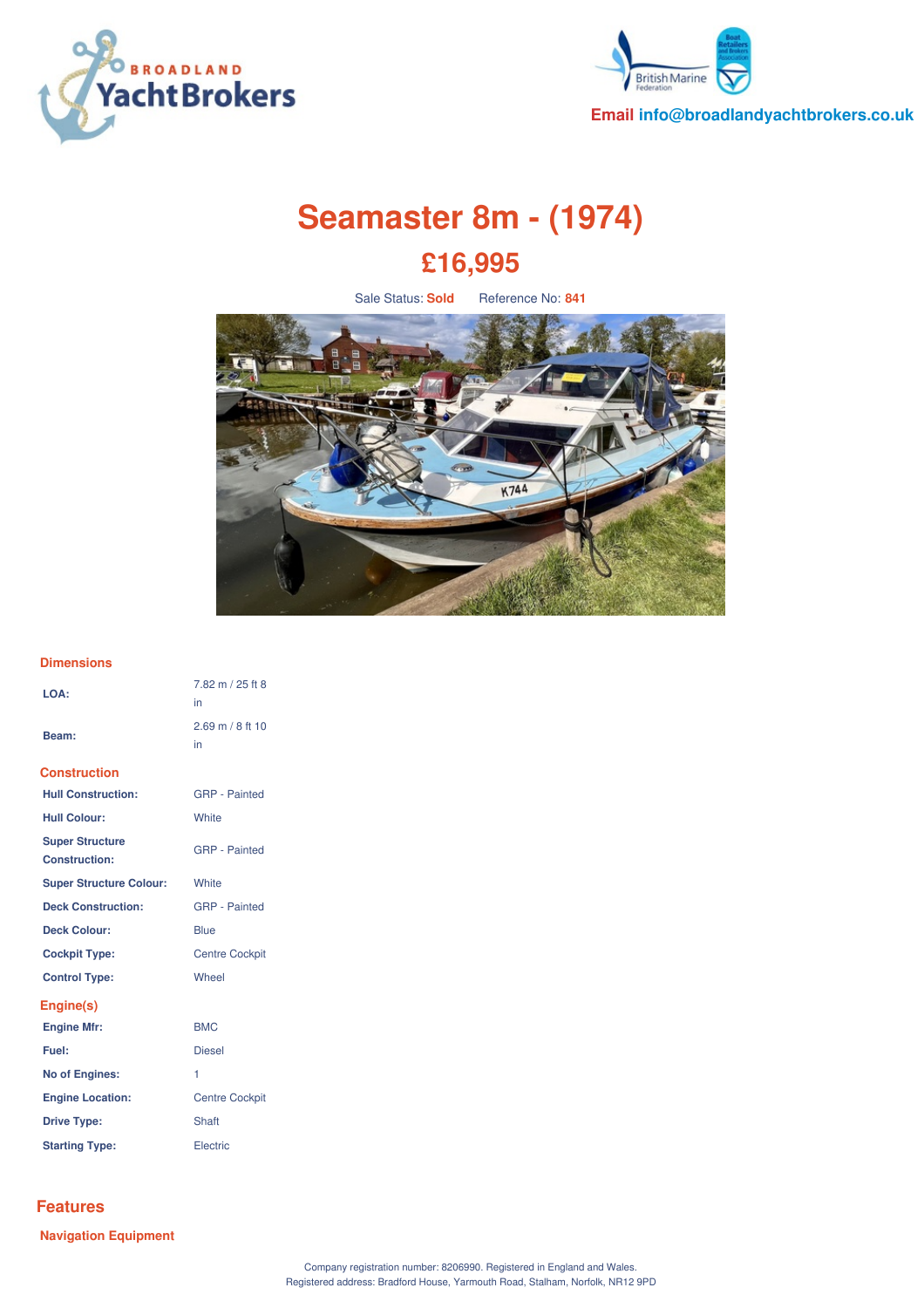



**Email info@broadlandyachtbrokers.co.uk**

Navigation Lights Speed Instrument - Rev Counter

#### **Electrical Equipment**

Bow Thruster Battery Water Heater Hot Cold Water System Heating CD Player Television

**General Equipment** Anchor - Mudweight x 2

Covers - Cockpit Canopy

**Galley** Oven - Two burner hob, grill and oven Fridge - Isotherm Sink Drainer

**Accommodation** Cabins - 2 Berths - 4 Toilet - Jabsco Manual Head Shower

## **Accommodation Layout Description**

V berth forward with infill. Convertible double berth to aft saloon. Separate heads compartment with Jabsco manual head, washbasin and shower